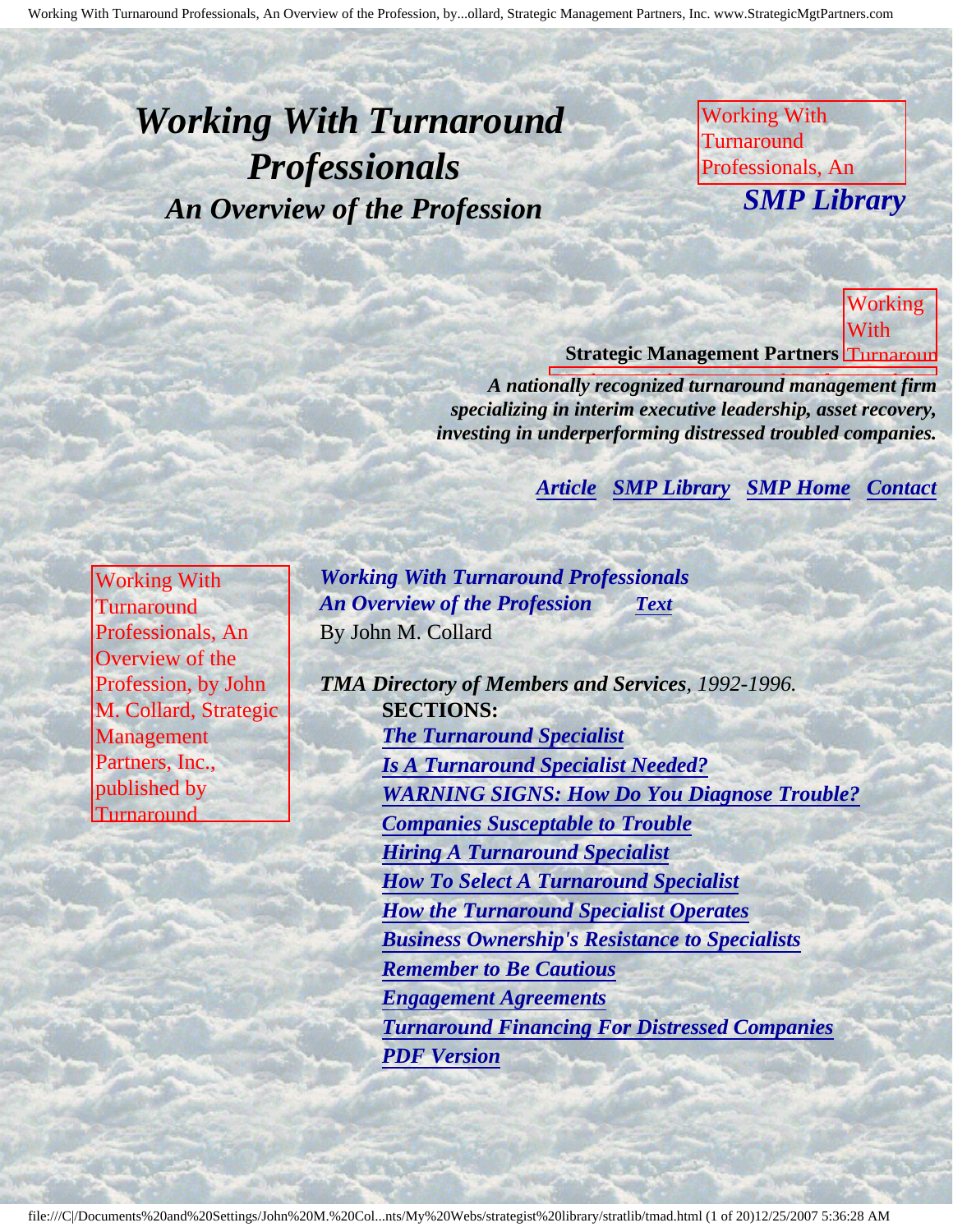### **The Turnaround Specialist**

#### *[Sections](#page-0-2)*

The turnaround of a business in financial distress involves managing the business and its problems. The process is time consuming and requires a special set of skills. The problems of the business are often compounded by owners or management who are facing financial distress for the first time and who are reticent to change. This is where the turnaround specialist brings his/her art to the process.

The identity of the client must be clear. The client's identify may appear clear at first glance, but it can quickly become blurred. For example, the owner of a closely held business may be as concerned about personal guarantees as about the survival of the business. In addition, if the lender has referred the specialist, the specialist must make it clear to all parties whether the lender or the business is the client.

Turnaround specialists generally are either interim managers or consultants. Interim managers will replace the CEO, take the decision-making reins of a troubled business, and guide it through its troubled waters, hopefully to safety. Turnaround consultants advise existing management without taking an operating role within the company. Although some specialists are willing to act as either an interim manager or a consultant, most prefer to act as one or the other.

A troubled business may also need the help of an experienced general manager or an expert in a particular aspect of the business. A troubled business often has a unique problem that requires an industry-knowledgeable expert rather than a experienced general manager. Naturally, this determination depends upon the particular company, industry, and problems involved. Keep in mind, however, that industry knowledge is not the same as turnaround management knowledge. A skilled turnaround specialist can often revive a company using his/her turnaround talents despite initial unfamiliarity with the technical aspects of the business.

Many turnaround specialists also concentrate on varying stages of business decline. While some practitioners work with clients in or on the edge of bankruptcy, others concentrate on only those in an early stage of decline.

## <span id="page-1-0"></span>**Is A Turnaround Specialist Needed?**

#### *[Sections](#page-0-2)*

Before this question can be answered, it is important to understand why businesses fail. The answer is usually mismanagement. The following is a summary of many internal and external factors controlled by management:

❍ *Autocratic management* evidenced by a reluctance to delegate authority or train new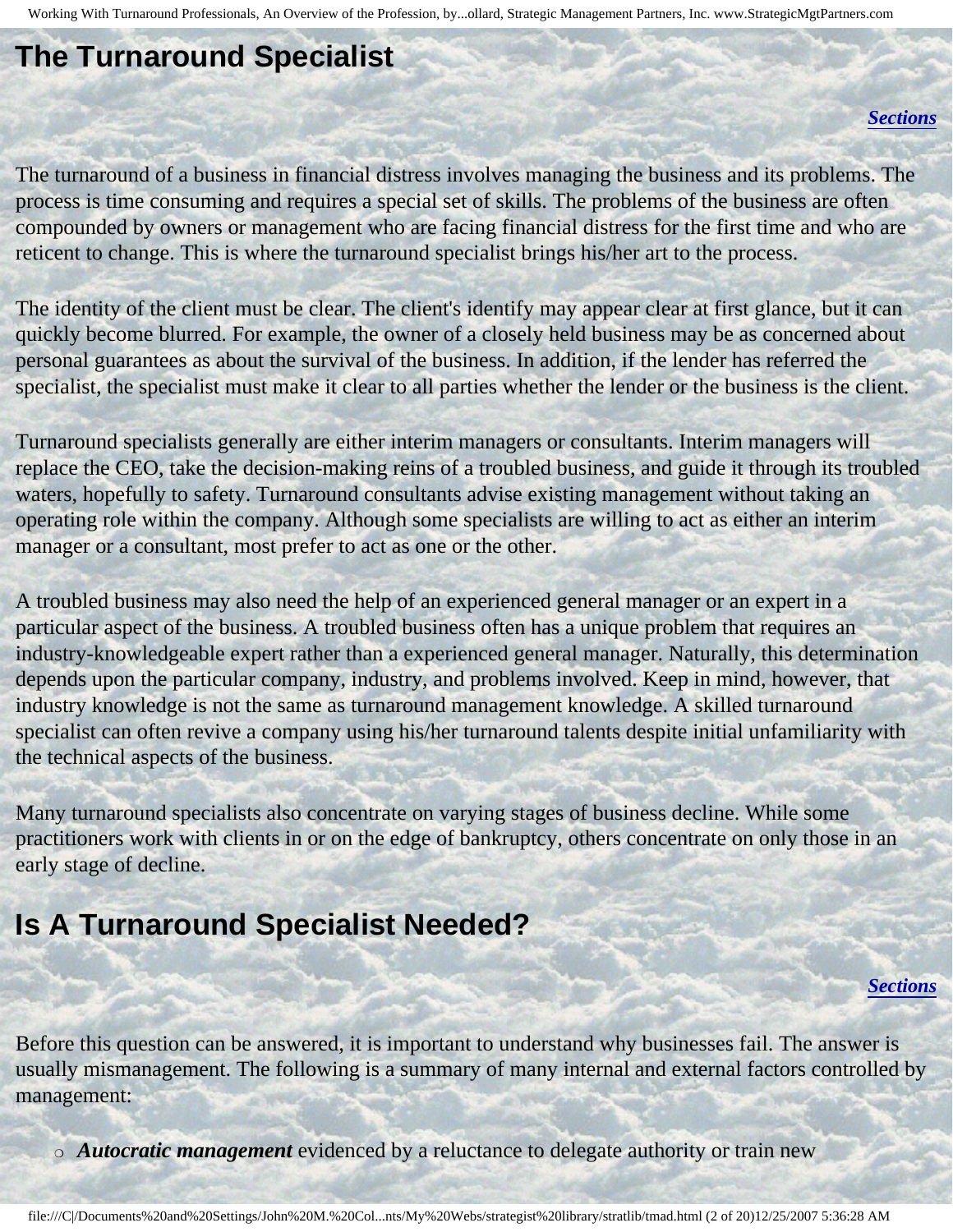management. The result is overextended management and unclear lines of authority.

- ❍ *Ineffective communications* between owners/management and employees, often characterized by
- unnecessary or ineffective meetings, management information or interdepartmental coordination. ❍ *Neglect of human resources* evidenced by excessive turnover rates, which cause low morale,
- decreased productivity, and lost business.
- ❍ *Inefficient compensation and incentive programs.*
- ❍ *Company goals not understood or achieved.*
- ❍ *Deteriorating business* from established clients and new prospects may be evidence that the company is not meeting a clients' needs and that strategies are outdated and management is out of touch with the marketplace.
- ❍ *Inadequate analysis of markets and strategies.*
- ❍ *Lack of timely and accurate financial information.*
- ❍ *History of failed expansion plans* which drain a business' cash assets, time and morale and create reluctance to embark on future growth expansion plans. Expansion efforts often fail due to lack of cash, management expertise or through market analysis.
- ❍ *Uncontrolled or mismanaged growth.* When business functions fail to support each other and the business fails to support growth. Many businesses focus solely on one aspect of the business (sales growth, operations, or supporting infrastructure) and neglect the other aspects.

Management is often prone to blame the misfortunes of the business on external factors ostensibly beyond their control rather than to be held accountable and correct the situation. Some of these external factors include:

- ❍ **General economy**
- ❍ **Unfavorable legislation**
- ❍ **Interest rate fluctuations**
- ❍ **Labor unrest**
- ❍ **Labor cost increases**
- ❍ **Competition**
- ❍ **Litigation**
- ❍ **Market Decline**
- ❍ **Raw material cost increases**

## <span id="page-2-0"></span>**WARNING SIGNS: How Do You Diagnose Trouble?**

*[Sections](#page-0-2)*

What are the warning signs of a business heading toward trouble? This is one of the most frequently asked questions of turnaround specialists. Trouble comes from a variety of causes. The obvious signals are rarely the root cause of the problem. Losing money, for example, is not the problem, but the result of other problems.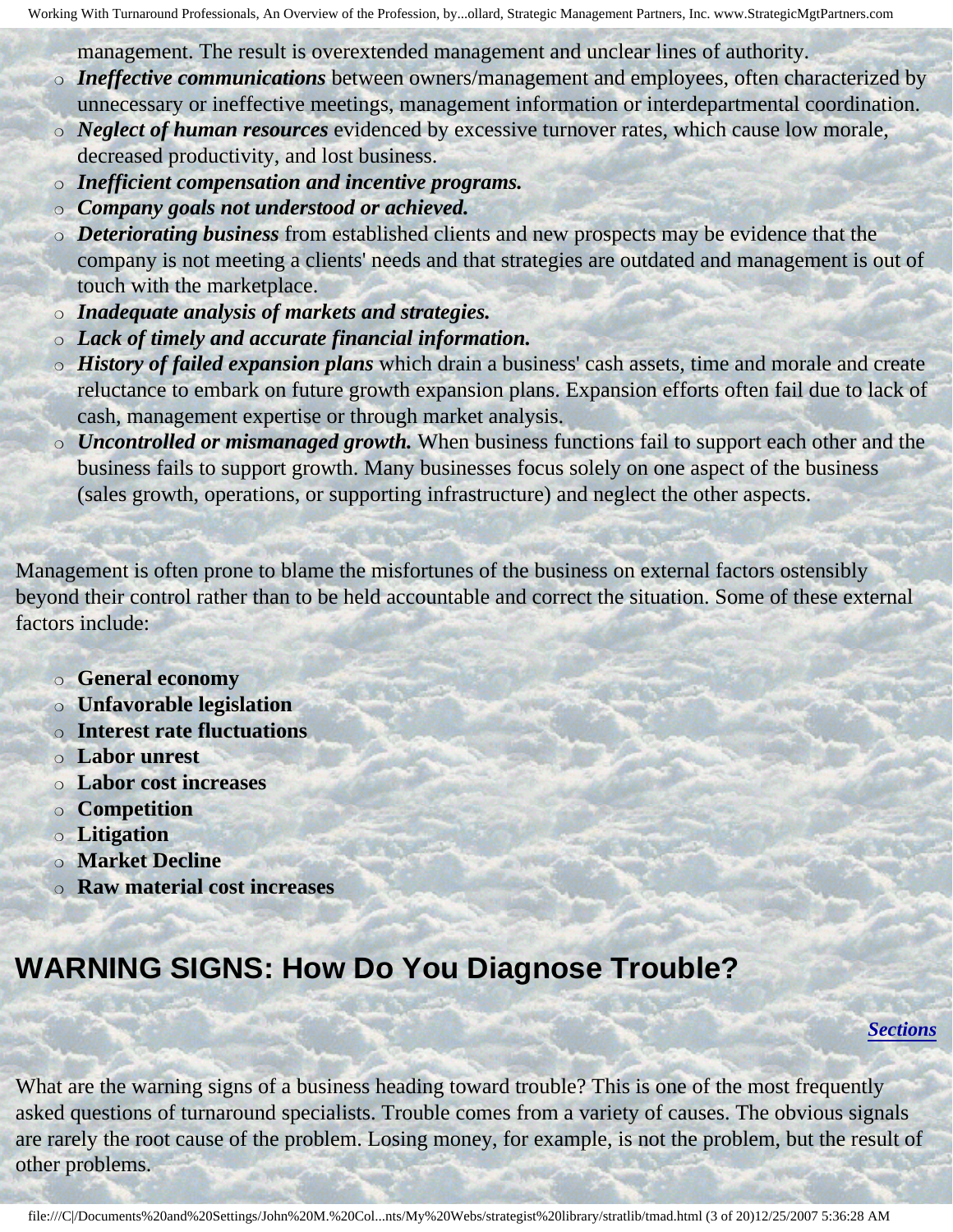The warning signs listed below are not all inclusive, but may provide some insight as to why the company is facing difficulty.

Signs relating to a company's financial performance include:

- ❍ **Decrease in profit**
- ❍ **Decrease in sales**
- ❍ **Continued failure to meet bank loan covenants**
- ❍ **Decrease in available cash**

Signs connected with a company's operational performance include:

- ❍ **Decrease in profit**
- ❍ **Lack of both short and long term planning and forecasting**
- ❍ **Quality control problems increased returned goods and customer complaints**
- ❍ **Late or slow delivery**
- ❍ **Increase in fixed costs relative to revenues**
- ❍ **Management and employee turnover**
- ❍ **General employee dissatisfaction and performance**
- ❍ **Employee layoffs**
- ❍ **Declining revenues per employee**
- ❍ **Trade credit difficulties and restrictions**
- ❍ **Failure to take purchase and other cash discounts**
- ❍ **Delay returning telephone calls**
- ❍ **Delay in submitting financial statements to banks, lenders, and suppliers**
- ❍ **Board of Directors resignations**
- ❍ **Failure of Board of Directors to diligently exercise its oversight function**
- ❍ **Return of the "retired" founder to a visible management position**
- ❍ **Failure to adapt to new technologies**

Signs associated with poor utilization of assets include:

- ❍ **Worsening cash position reduced working capital**
- ❍ **Decrease in quick asset ratio**
- ❍ **Increase in the debt to equity ratio**
- ❍ **Dwindling capital base**
- ❍ **Declining asset turnover rate**
- ❍ **Declining accounts receivable turnover rate**
- ❍ **Deteriorating account receivable aging**
- ❍ **Declining inventory turnover rate**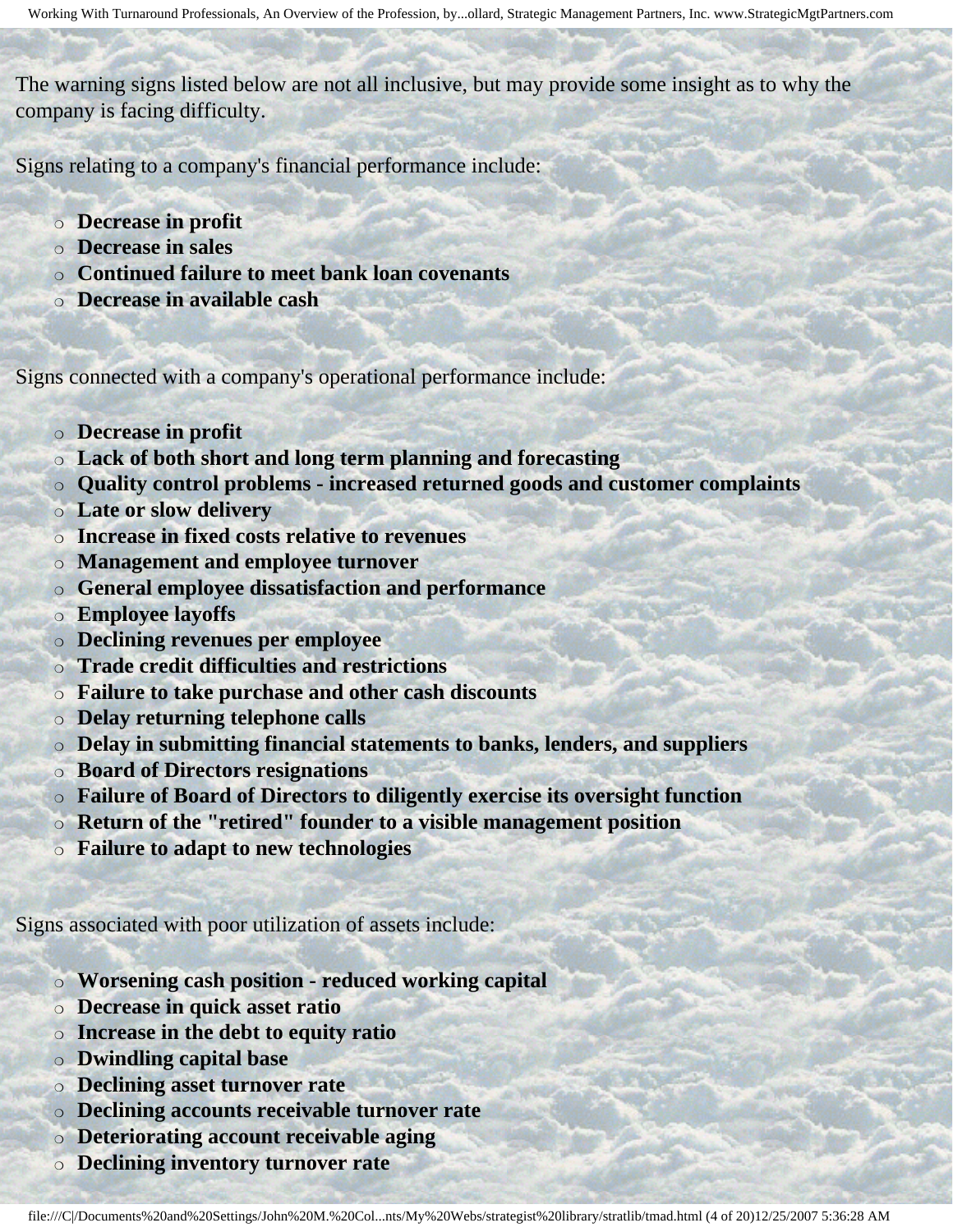- ❍ **Deteriorating account payable aging**
- ❍ **Creeping loan balances reduced R&D expenditures**
- ❍ **Changing accounting principles**
- ❍ **Financing the purchase of fixed assets out of working capital**
- ❍ **Overpaying for assets or business units**
- ❍ **Acquisitions of or expansion into non-core related businesses or into businesses which cut into or compete with the core business**

These signs are symptoms, not the problem. The signs are simply the evidence that a problem exists, and it is the problem rather than the symptom that must be identified and remedied.

Several formulas exist to predict failure. One widely known formula is the Z-Score, developed by Professor Edward Altman of New York University. By weighing various financial ratios, the Z-Score attempts to predict whether a manufacturing company is a bankruptcy candidate. The formula:

### **Z = 1.2A + 1.4B + 3.3C + 0.6D + 1.0E**

#### *Where:*

**A** = Working Capital / Total Assets

- **B** = Retained Earnings / Total Assets
- **C** = Earning Before Interest and Taxes / Total Assets
- $D =$  Market Value of Equity  $(*)$  / Book Value of Total Debt
- $E = Sales / Total Assets$

*(\*)When the company is not publicly traded, book value of equity should be substituted for market value.*

The resulting scores are interpreted to indicate the following:

Less than 1.8 — The company has a high probability for bankruptcy within the next two years. **Between** 1.8 & 3.0 — The gray zone where the trend is the really the most important criteria. **Greater than** 3.0 — The company has a low probability for bankruptcy.

A second statistical method developed by Jarrod Wilcox, a former assistant professor at MIT's Sloan School of Business, is known as the Gambler's Ruin Prediction of Bankruptcy. This formula, designed to predict possible bankruptcy for both manufacturing and retail companies up to five years in advance, is as follows:

**Liquidation Value = Assets - Liabilities**

#### *Where:*

**Assets** = 100% of cash and marketable securities plus 70% of accounts receivable, inventory, and prepaid expenses plus 50% of remaining assets.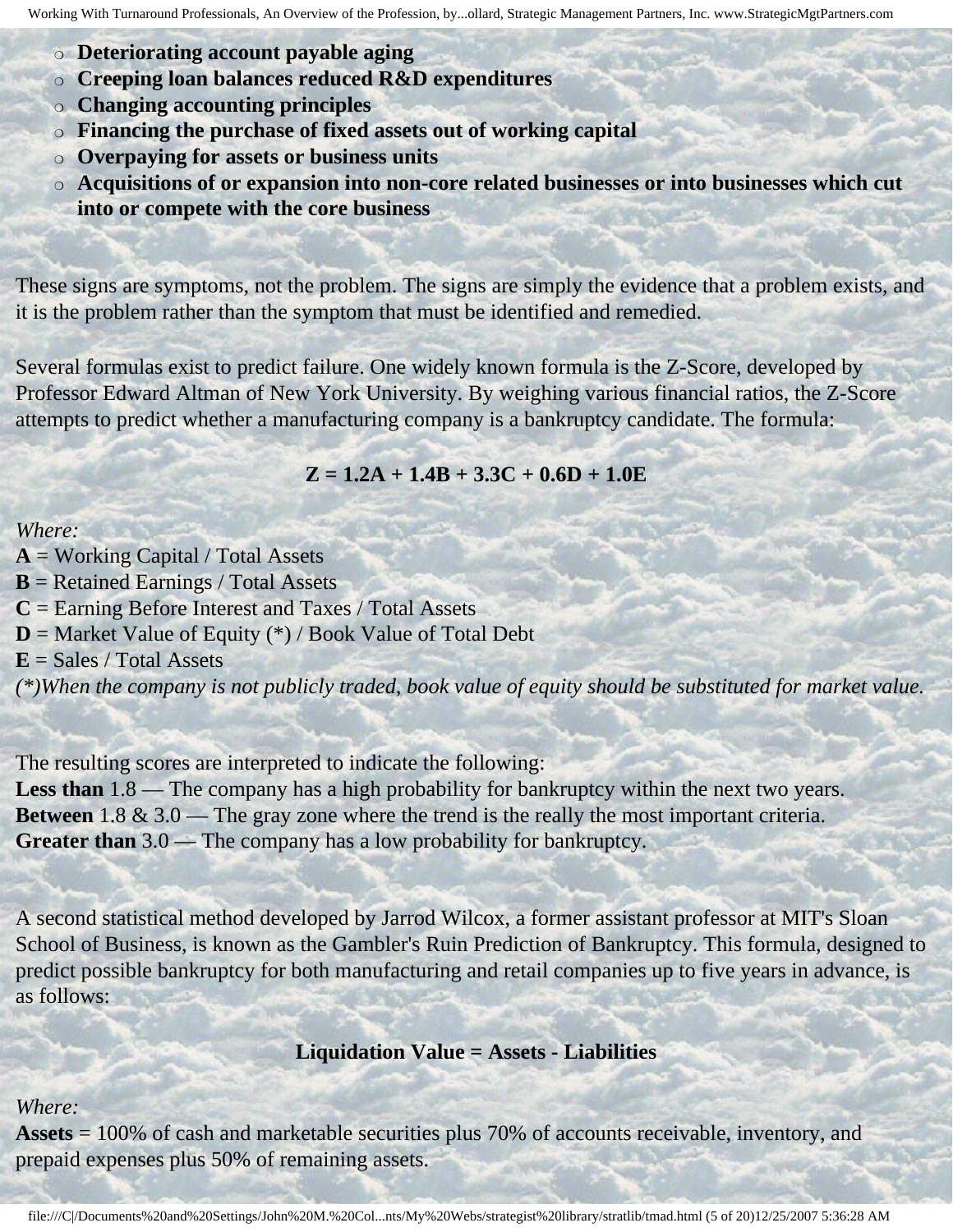**Change in Liquidation Value from previous year** = Earnings before special items minus 100% of dividends minus 50% of the year's capital expenditures and depreciation minus 30% of increase in inventories and accounts receivable since the prior year.

<span id="page-5-0"></span>If these computations indicate negative amounts, the company is considered a candidate for bankruptcy.

### **Companies Susceptible to Trouble**

#### *[Sections](#page-0-2)*

Given the market forces of capitalism, all businesses are as vulnerable to trouble as they are to the lure of success. We live in a world of wildly changing technologies. Even with these changes, a business that is managed properly will continue to prosper. However, some industries are more susceptible to trouble than others due to various factors and characteristics.

The fortunes of companies in *cyclical industries* often depend upon forces outside their control such as commodity prices or weather conditions. Those most likely to withstand the effects of these forces are the ones that learn to adapt. They either sufficiently diversify without losing sight of their primary business or which are able to control fixed costs in unstable conditions. The ability to adapt is key.

Companies in *newly deregulated industries* face having to learn to survive in a competitive environment without the legal protections previously enjoyed. Deregulation is generally accompanied by an anticipated shakeout of the weakest businesses as competitive forces take hold in the marketplace.

As the United States has evolved from a primarily manufacturing driven economy to an economy increasingly driven by *service-oriented industries,* management must recognize that its most irreplaceable assets are employees. Managing human resources is more important than ever.

*Companies lacking a proprietary product,* or "me-too" companies, are subject to attack from every direction. Examples of these companies are retail businesses and non-licensed service sector businesses. They face low entry barriers both with respect to capital and expertise and a multitude of competitors.

Many entrepreneurial companies and start-ups are *single-product and single-customer companies*. In order to succeed, these companies usually must develop new products or diversify to compete and satisfy customers. Few are able to maintain their start-up success, but instead struggle to compete with existing competition and new market entrants. Reaching maturity takes years during which the company is vulnerable.

*Rapidly growing companies* are often driven by entrepreneurial zeal and by an overwhelming emphasis on sales growth. Often, inadequate attention is given to the effects of growth on the balance sheet. With huge sales increases and significant investments into R&D, these companies suddenly find themselves in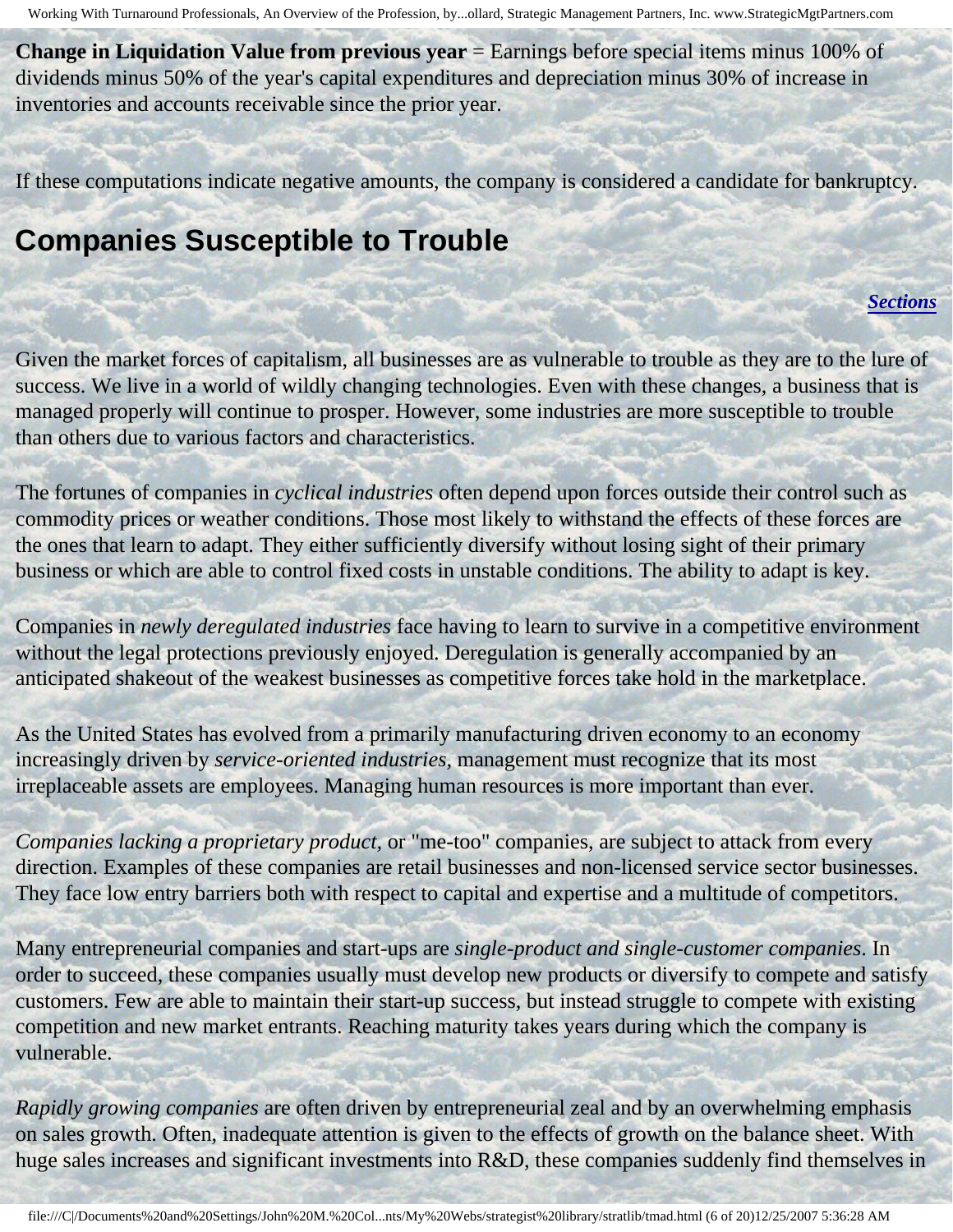a situation where the balance sheet simply cannot support the growth.

*Highly leveraged companies* have so many factors that must converge to be successful that they are often most susceptible to the external uncontrollable causes of business failure, such as interest rate fluctuations or an increase of raw material costs.

*Closely held businesses and family owned businesses,* by their nature, select leadership based not upon managerial talent but by virtue of family or close personal relationships with the shareholders. More than in other businesses, owner/managers link their personal psyche to that of their business. To the owner/ managers, business failure is often perceived as a personal failure. Owner/managers often believe that they are irreplaceable or are afraid to admit that they are not. They want to maintain control, and consequently, they fail to either develop a management team or a plan for transition of management. These owner/managers are reluctant to acknowledge the early warning signs of failure and are also apt to ignore them.

Perhaps *declining industries* face the most difficult task of all. Declining industries are those in which total industry-wide unit shipments are declining. Maintaining market share involves shrinking. Maintaining volume involves increasing market share (i.e., taking business from competitors). Management which refuses to admit that the industry is declining or bets its future on the industry recovering is the most prone to failure.

Approximately 70% of *entrepreneurs and start-ups* fail within two years. Entrepreneurs do not necessarily come from managerial backgrounds. They have visions of what the future will look like before the rest of us know to invent the better mouse trap. Their modus operandi is to capitalize on their head start as a way to convert their vision to a profitable reality. The same skills that keep an entrepreneur focused on an idea, regardless of obstacles, can make him oblivious to the competition on his heels or to new changes in the market. Ultimately, the market does catch up forcing the entrepreneur to compete in a mature industry rather than in an emerging industry. As entrepreneurs survive the transition to professional management and new technologies gain a stronghold on the economy, emerging industries are born.

## <span id="page-6-0"></span>**Hiring A Turnaround Specialist**

*[Sections](#page-0-2)*

Before seeking a turnaround specialist, a business should attempt to understand its desires and needs and it should be willing to face the reality of very difficult issues. With statistics generally pointing to mismanagement at the root of most crises, the business should be aware that the turnaround specialist will perform a quick study of management capability. Management must be committed to participate in the recovery, agree that the turnaround specialist is the catalyst to the recovery, and undertake to learn as much as possible so that it can better manage the business at the conclusion of the turnaround engagement.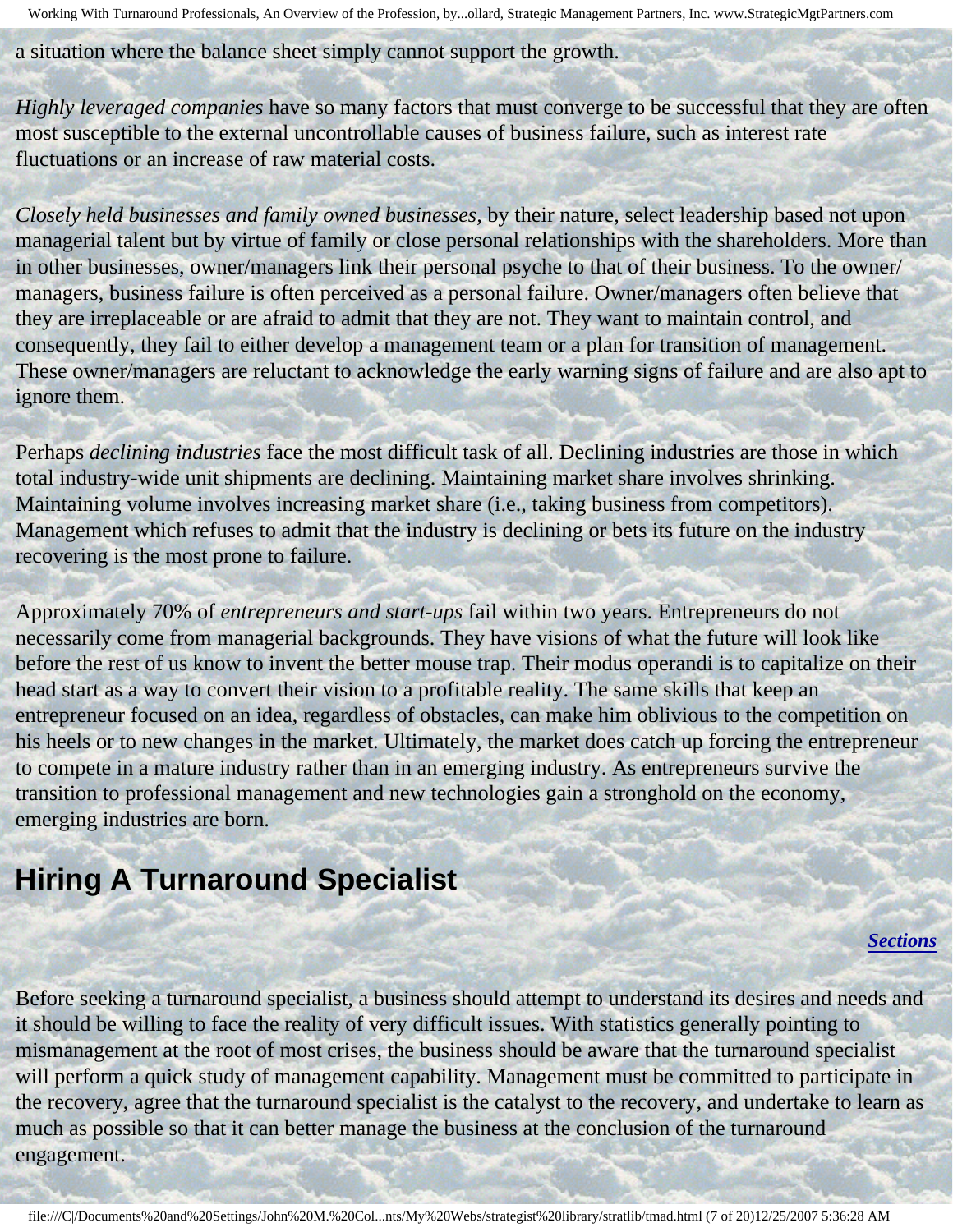Thus, before calling a turnaround specialists, management should ask itself some hard questions: Can a turnaround be realistically achieved? Is management aware that a true turnaround can take years to accomplish? What can be reasonable and realistically expected from the turnaround specialist? Have business issues been isolated from personal issues? Or, is the primary goal of hiring the turnaround specialist to protect the owner from personal guarantees and preserve personally owned assets? Is management willing to admit that the lousiness' problems are, in all likelihood, the result of mismanagement? Is management willing to become, if necessary, the student rather than the teacher or the follower rather than the leader? If asked to give up the controls of the business, is management willing to do so? Is management willing to face its own shortcomings and to face facts that may reflect on its ability? Since the turnaround specialist is often a temporary fix, is management willing to change? Can management learn to function in a highly controlled environment, subject to being monitored by outsiders? Is management willing to accept the business' failure since some are simply unavoidable and not savable? Is management willing to agree to a turnaround specialist's engagement if the only realistic expectation is to maximize liquidation value even if the ultimate result is the failure of the business? Is management willing to sell control and become both a minority shareholder and an employee of a new board of directors if necessary to attract the capital to preserve the company? Is management, in the case of smaller businesses particularly, willing to face the stigma of bankruptcy?

### <span id="page-7-0"></span>**How To Select a Turnaround Specialist**

*[Sections](#page-0-2)*

Owners should be cautious and deliberate in selecting a turnaround specialist. Retaining a turnaround specialist has been analogized to having a heart transplant, an experience few would undertake without much trepidation. But just as heart transplants are necessary to save the life of the patient, corporate turnarounds are very often what is needed to keep a business alive.

#### *Interviews and Background Checks*

Owners should do their homework before interviewing any turnaround specialist. Resumes and references should be requested and checked in advance. Owners should not be misled by professional affiliations and should avoid hiring unneeded skills. Beware of an unemployed CEO or CFO masquerading as a turnaround specialist. Simply having a background as a CEO does not mean that the candidate will possess the needed skills to be a good turnaround specialist. Lawyers, accountants, bankers, and financial advisors should be consulted for their opinions and advice.

Several specialists should be interviewed. Despite their hopes, owners should neither expect miracles nor be misled by unrealistic promises or guarantees of success. What the turnaround specialist offers should be weighed against what is realistically achievable.

Be introspective, as the questions above suggest. But when the turnaround specialist arrives, answer his/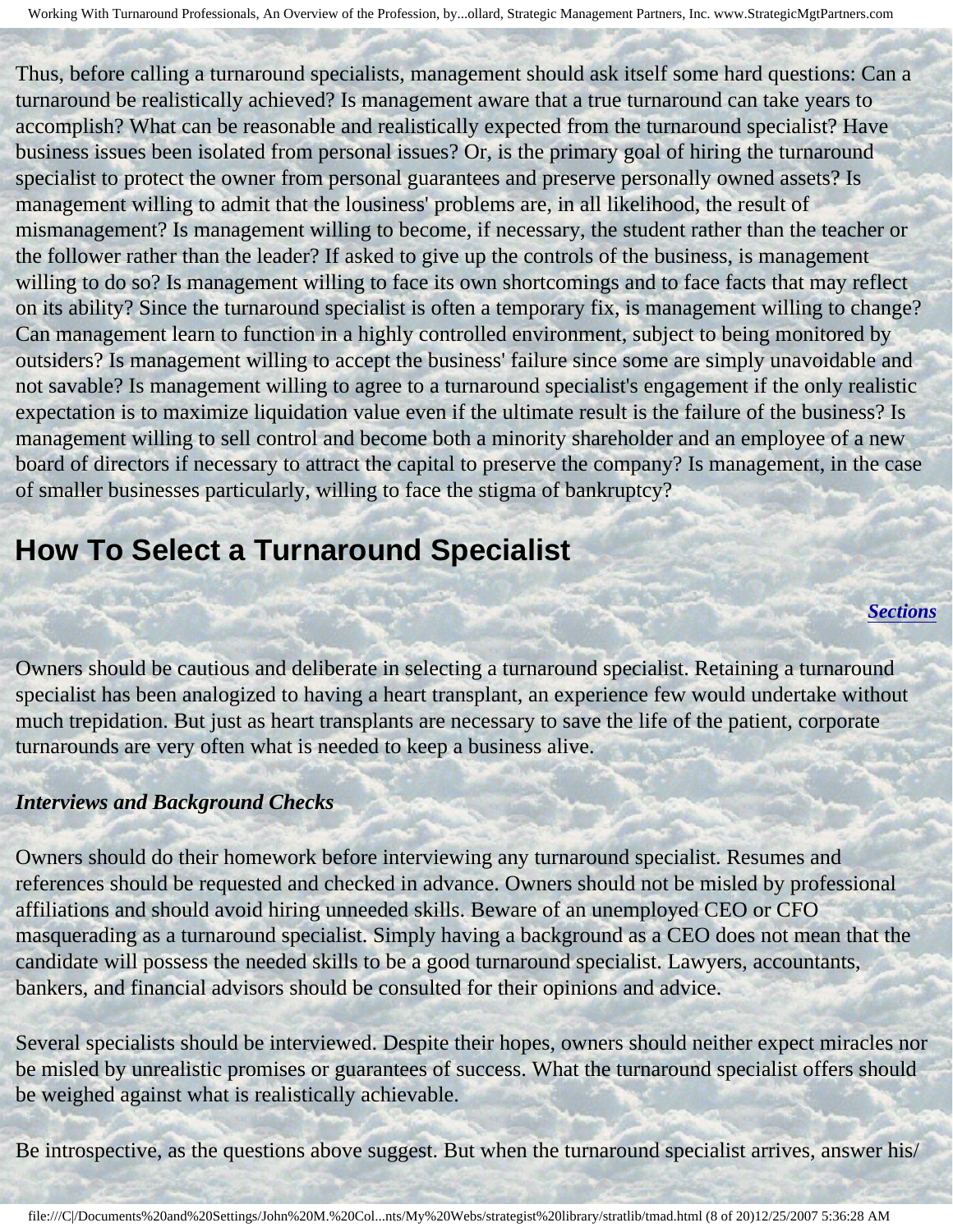her questions, help him/her find his/her answers, and above all, listen. Do not forget that owners and management must work together as a partner with the turnaround specialist. Existing management is a key resource for the turnaround specialist and should adopt an attitude that it wants to learn as much as possible so that it will have the skills necessary to run the business when the turnaround specialist's engagement has been completed.

#### *Time Commitment of the Turnaround Team*

Ask the turnaround specialist about his/her work schedule. Meet the entire turnaround team, particularly those who will be on the company premises. Obtain commitments regarding the turnaround specialist's personal involvement. Understand what functions he/she will perform and what will be delegated to his/ her staff. Ask about the interplay between the company's management, the company's staff, and the turnaround team.

### *Select an Individual*

The personal chemistry between the turnaround team and management is critical to the success of the recovery. Thus, select a person, not a firm or a reputation. A turnaround is a very personal and highly sensitive operation. Management should select the specialist it thinks can do the best job, not a firm because it has a good reputation. The reputation will not turnaround the company. An individual might.

### *Credibility*

Learn about the turnaround specialist's relationship with your lender, other potential lenders, trade creditors, and alternate suppliers. Make sure the specialist brings credibility. Companies in trouble often need access to product and to funds. One of the resources the turnaround specialist brings to the engagement is credibility to lenders, and consequently, enhanced access to credit. A troubled business often needs more money than its existing lender will supply, and therefore, management assumes a successful turnaround will involve a new lender. This logic, however, often ignores the relationship between the company's operating problems and its lender. It is unreasonable to anticipate that a new lender will be more lenient. In fact, a new lender will likely extract stricter covenants and restrictions, charge significantly higher fees because of the risk of going into a troubled situation, and monitor the loan much more closely. Therefore, the "old" bank may be the company's best source of new money if credibility can be re-established.

#### *Obtain a Written Proposal*

Always obtain a written proposal from the turnaround specialist. That proposal should address the turnaround specialist's initial findings, expectations from you and your staff, professional fees, anticipated use of the company's staff, a time line overview, who will be assigned to the engagement, how much time the turnaround specialist expects to commit to the engagement, whether the turnaround specialist will be on hand to implement the plan, at what point the turnaround specialist would expect to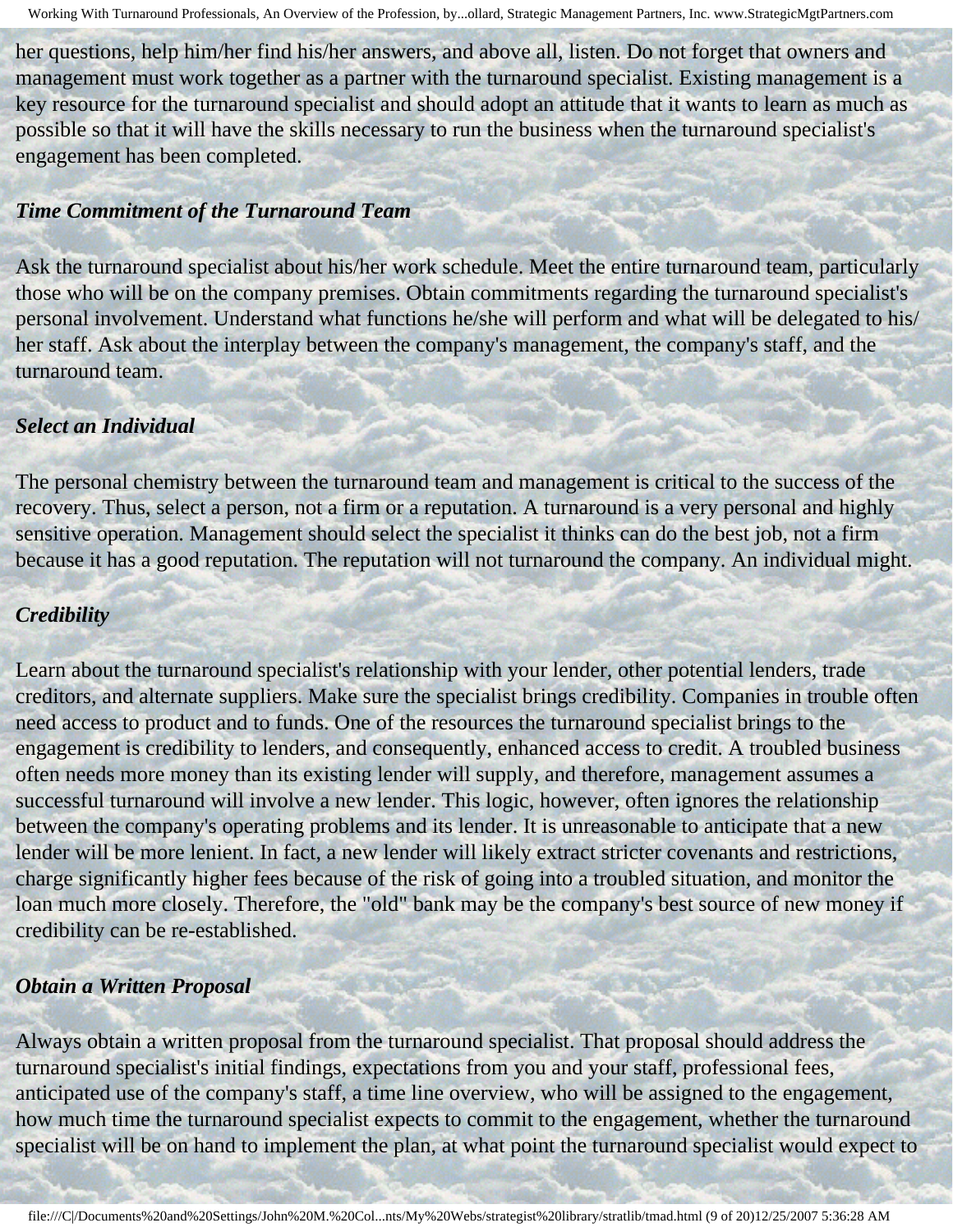withdraw from the engagement, the complete fee structure, and how the turnaround specialist will assist in whatever management changes are necessary. Finally, insist upon and enter a written engagement agreement prior to engagement.

### *Regular Written Reports*

Ask for regular written reports from the turnaround specialist. These reports should be concise and timely. They will force the turnaround specialist to organize his thoughts, get to the essence of what has happened in the reporting period, not require a significant amount of his time, and make it clear that he works for the company.

### *Involvement in Company's Operations*

Expect the turnaround specialist to involve the company's staff in the daily operations of the business. Seek from the company's staff an evaluation of the performance of the turnaround specialist. Although the initial engagement of a turnaround specialist can be unsettling, management and staff should be made to understand that their jobs are linked to the turnaround effort. Share those evaluations with the turnaround specialist.

### *Confidentiality and Accessibility*

Most importantly, demand and expect both confidentiality from and accessibility to the turnaround specialist. Though the turnaround specialist may be brutally honest with the client, he must present the client in the best light possible to others. Given precarious circumstances, the company must have as much access as it needs to its turnaround specialist.

## <span id="page-9-0"></span>**How the Turnaround Specialist Operates**

*[Sections](#page-0-2)*

The turnaround specialist offers a new set of eyes, skills and understanding of troubled situations to independently evaluate the company's circumstances. The turnaround specialist very quickly must face a series of questions that existing management may never have asked:

- ❍ **What is the purpose of this business?**
- ❍ **Should it be saved?**
- ❍ **If so, why?**
- ❍ **Are those reasons valid?**

The turnaround specialist must gather information, evaluate it for accuracy, and analyze it quickly so that those initial questions can be addressed openly and honestly. That process generally focuses upon the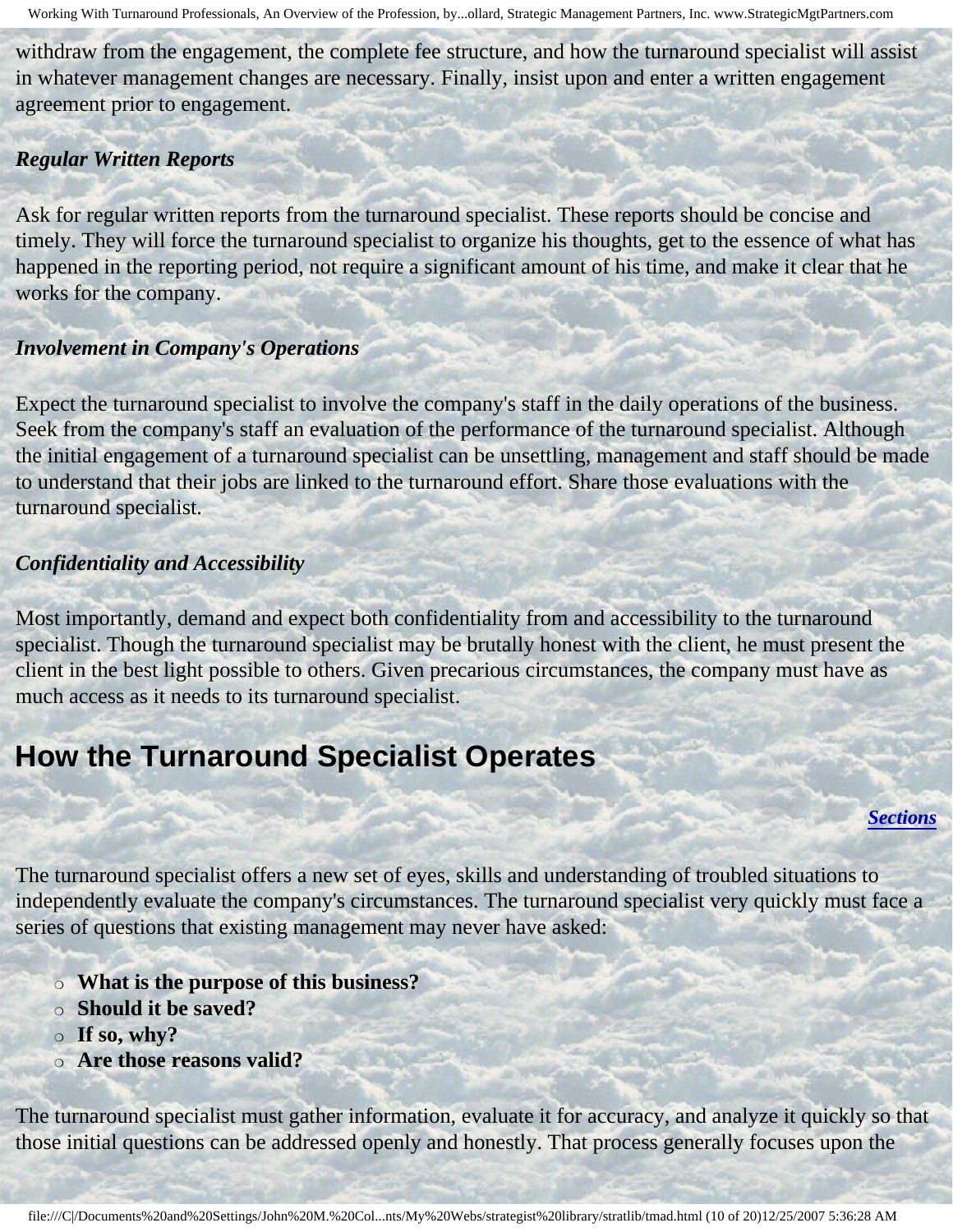#### following issues:

- ❍ **Is the business viable?**
- ❍ **Is there a core business which can be saved and be the source for the emerging business?**
- ❍ **Are there sufficient sources of cash to fuel the company through its recovery?**
- ❍ **Is existing management capable of leading the company?**

The turnaround specialist should discuss those questions openly with his client, and if it is determined that the answer to any of the above questions is "No," the parameters of the engagement should be reexamined. Should a specialist still be engaged? What kind of plan is needed to otherwise minimize the losses and to maximize the value of the business for the benefit of his client.

The process of recovery undertaken by the turnaround specialist involves several stages.

*Fact-finding.* The turnaround specialist must learn as much as possible as quickly as possible so that he can assess the present circumstances of the company.

*Analysis of the facts.* The turnaround specialist should prepare an assessment of the current state of the company.

*Preparation of a business plan outlining and suggesting possible courses of action.* Depending upon the engagement and who his client is, the turnaround specialist will seek the input of his client to determine which of alternative courses of action should be undertaken.

*Implementation of the business plan.* Once the course of action has been chosen, the turnaround specialist should be involved in putting the plan into place whether as an interim manager or as a consultant to management. This is the time a specialist begins to build the team of players both inside the company and from outside resources.

*Monitor the business plan.* The turnaround specialist should keep vigil over the plan, analyzing variances to determine their causes and the validity of the underlying assumptions.

*Stabilization and transition.* Assuming that liquidation is not the cornerstone of the business plan, the turnaround specialist should remain involved in the engagement until the business has achieved stabilization and to assist the business in a transition of management if necessary.

Turnaround specialists immediately focus on cash flow since it is often a cash shortage that causes troubled businesses to seek help. The turnaround specialist's first goal is to stabilize the cash flow, to stop the hemorrhage. The turnaround specialist usually performs a quick analysis of the company's sales and profit centers and of its asset utilization.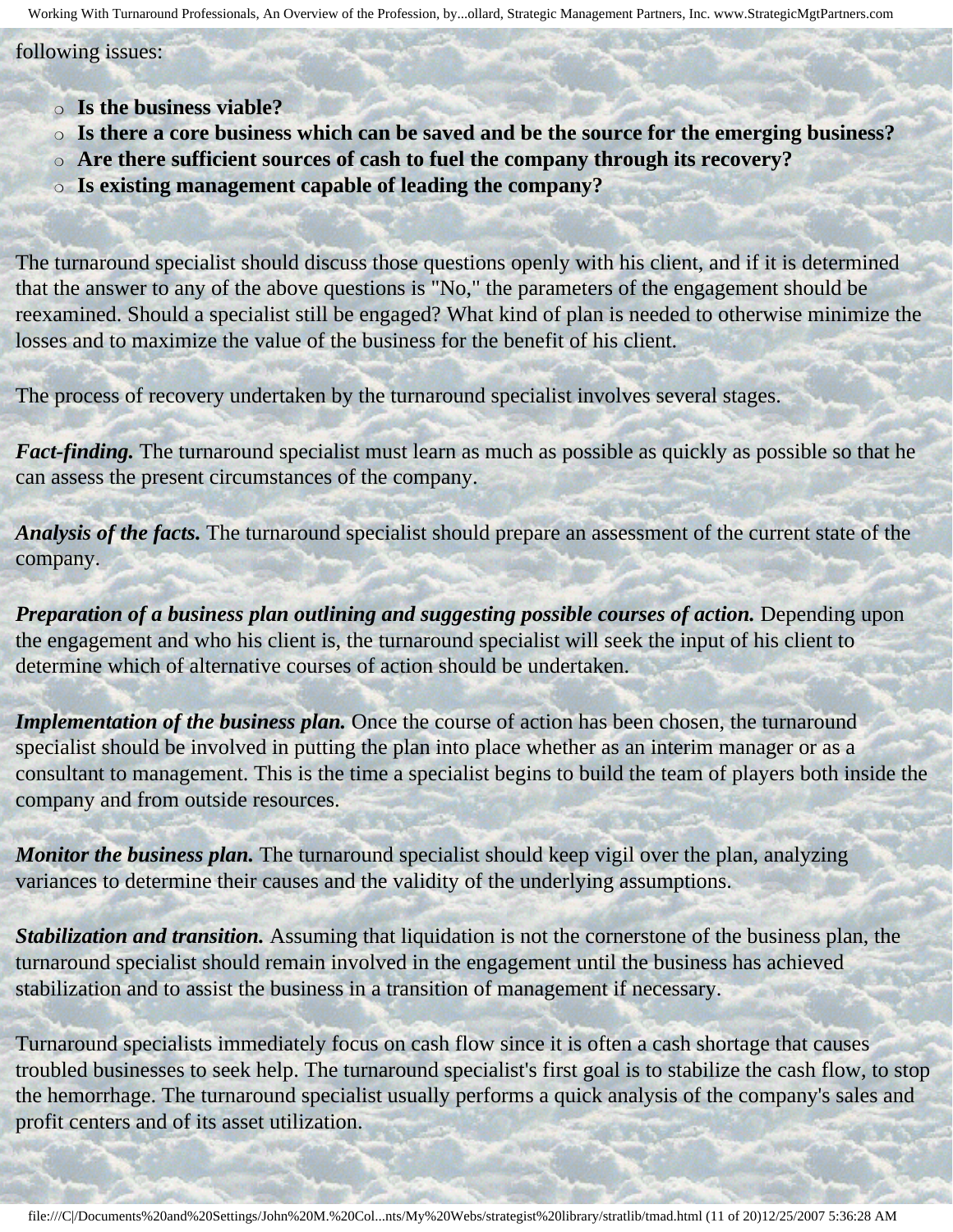In many cases, these factors indicate that the business may have lost focus of its core. To remedy the cash shortage, turnaround specialists generally analyze which assets are available to generate a quick infusion of cash and which operations could be terminated thereby stopping the cash outflow. These are difficult decisions since they intrinsically involve down-sizing the company and eliminating some jobs. On the other hand, it has the effect of saving the good parts of the company and many jobs.

After the turnaround specialist has been engaged and a business plan has been designed, the turnaround specialist plays many roles. Since many troubled businesses often lose much of their credibility with lenders, trade suppliers, employees, customers, shareholders, and even the local community at large, retaining a turnaround specialist is often the first sign to outsiders that the company is taking positive steps toward both recovery and rebuilding damaged relationships. The turnaround specialist usually serves as a liaison or intermediary with these outside constituencies to calm troubled waters and to present bad news as a preamble to a plan for recovery.

Because management's credibility is often strained, the turnaround specialist actively assists in the preparation of a viable business plan and advocates its approval and adoption by the various constituency groups whose cooperation is necessary for implementation. The turnaround specialist is experienced in negotiating both with lenders and with trade suppliers in the midst of a crisis. The turnaround manager brings his/her personal integrity, his own credibility, and his track record to the table in contrast to that offered by existing management which finds itself in a downturn.

The turnaround specialist often directs communication for the troubled company with outsiders and with the employees of the company. The job of the turnaround specialist is objectively to determine what is in the best interests of the business, regardless of any other agendas. The turnaround specialist must take into account the objectives of the assignment and approach difficult decisions without the weight of historical expectations on his back.

The effective turnaround specialist is a teacher and knows that it is critical to success that a capable management team with acute awareness of its goals must be left behind. If management is deficient, the turnaround specialist has the very delicate task of communicating that message, identifying the appropriate role for existing managers, and facilitating a transition.

Special skills the turnaround specialist may also bring to the engagement include knowledge of sources of de nova financing or familiarity of trade relationships necessary to assure the flow of product the company needs to fuel its recovery.

### <span id="page-11-0"></span>**Business Ownership's Resistance to Turnaround Specialists**

*[Sections](#page-0-2)*

Given the difficult questions that a troubled business must face, there is often some tension between owners, management and employees of the company and the turnaround specialist. One of the main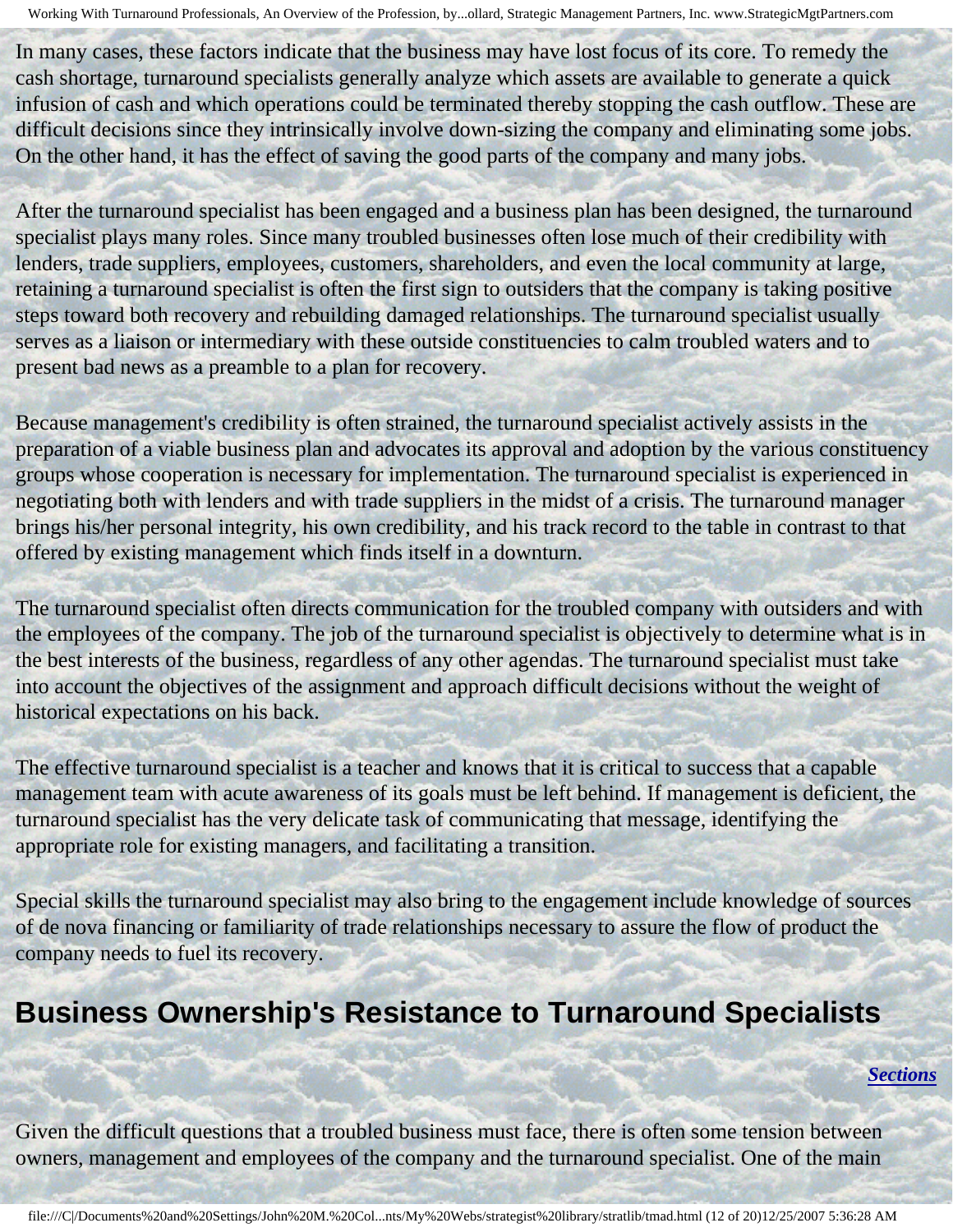problems is that businesses in trouble will often postpone action because their own owners no longer can tolerate jarring change and an uncomfortable transition to something new. Despite statistics indicating otherwise, owners and management may generally believe that its particular situation fits within those minority of cases in which the decline is attributable to uncontrollable external factors.

A variety of misconceptions and myths abound which make businesses leery about hiring a turnaround specialist.

*The turnaround specialist has "no heart"*. He does not care about the employees, the long time suppliers, or the bank with whom the company has been doing business for many years. He is cutting employees and telling creditors that they are not going to be paid. Do not forget that the turnaround specialist is goal oriented and recognizes that his job is to make hard decisions. The turnaround specialist is an experienced negotiator with creditors to whom he tells the truth, be it good or bad and relies upon his credibility to build the consensus necessary to build for the future.

*The turnaround specialist does not understand the company's corporate culture. This is a legitimate* observation, but it does not follow that without history on his side, the turnaround specialist is not capable of bringing order out of chaos and adding value to the client. One of the most appealing aspects of a turnaround specialist is that he brings a new set of eyes to a situation as well as an experienced and knowledge base of managing businesses through the turnaround process.

The turnaround specialist does not know the client's particular business or industry. The skill the turnaround specialist brings to the table is his management ability; his ability to marshal resources and maximize the value from those diverse resources. If the business requires special expertise, the turnaround specialist should assist in attracting that expertise. Most importantly, these issues should be discussed prior to the engagement.

The company's employees have no loyalty to the turnaround specialist. Just remember that management, labor, and the turnaround specialist have a responsibility to the organization to work together for the common good, and any power struggles will ultimately hurt the company and the turnaround effort.

*The turnaround specialist has a private agenda.* For example, the turnaround specialist is ultimately interested in purchasing the business, is using the business as a springboard into other ventures, or is there to maximize the value to his referral source without regard to the other stakeholders. These issues with particular emphasis on independence should be addressed pre-engagement and potential conflicts should be addressed in the engagement agreement.

*The turnaround specialist will not have to live with his recommendations for change and probably will not even live in the community beyond the period of the engagement.* As a result, the turnaround specialist is not accountable to anyone. In reality, however, the turnaround specialist is motivated to perform the best if the troubled company is used for purposes of future references or if the company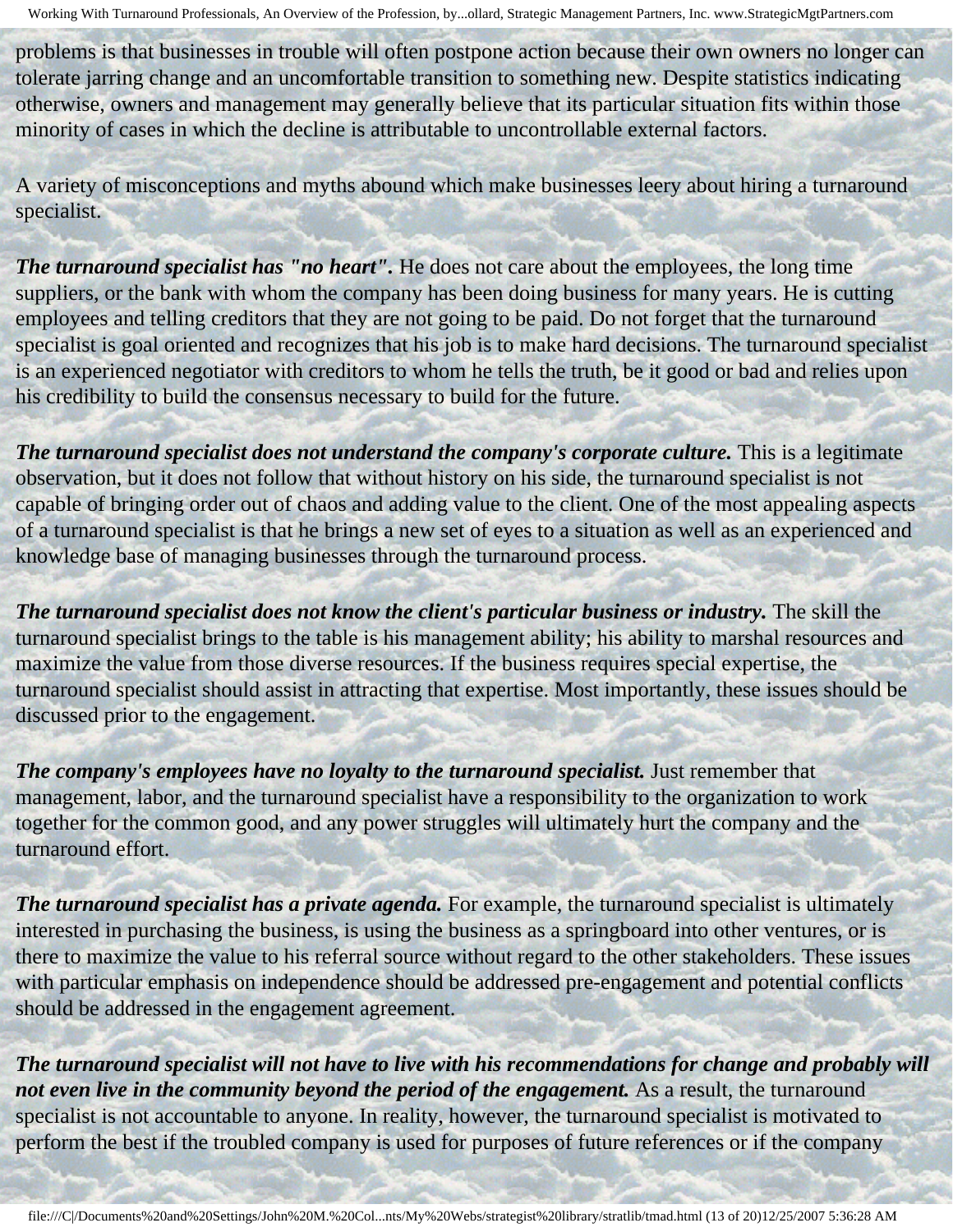reports the results of the engagement to the referral source. The turnaround specialist's credibility and recommendations are the basis upon which lenders and trade suppliers will ultimately rely in deciding whether to offer support.

The turnaround specialist is going to steal the client's ideas or techniques. If the company has proprietary property, it should legally protect itself. Otherwise, the engagement agreement should cover points of privacy or proprietary content which the turnaround specialist must leave behind or be restricted through contract provisions similar to non-disclosure and non-compete agreements.

### <span id="page-13-0"></span>**Remember to Be Cautious**

*[Sections](#page-0-2)*

Because the number successful corporate turnarounds has been steadily increasing during the past few years, the increased visibility of the industry has attracted operators masquerading as qualified turnaround specialists. The expression *"READY, SHOOT, AIM!!"* (that's no misprint; the words are correct) rings all too familiar. TMA cautions businesses seeking management assistance to carefully consider each turnaround candidate.

*Beware of the turnaround specialist who refuses to supply references. Since the profession is so young,* there is little general knowledge in the marketplace regarding the capabilities and backgrounds of turnaround specialists. Particularly, check with attorneys and CPAs with whom the turnaround specialist has worked and obtain as much specific information regarding the turnaround specialist's actual experience as possible.

*Like any professional, the competent turnaround specialist will not guarantee results whether it be a recovery, new funds, a renegotiated loan, an equity investor or buyer, or any other guaranteed result.*  A guarantee of any result, other than a best effort, is a signal to keep interviewing.

*If the turnaround specialist makes an effort to impress the company with his particularly close relationship with banks, trade suppliers, investor, or any particular resource the business may need, investigate that particular relationship further.* Make sure that the turnaround specialist has adequate independence from other sources so that he can provide the company not only with his undivided attention but also so that the company can be comfortable that his advice and leadership will be void of any possible conflicts of interest.

*A turnaround specialist who tries to impress the company with a "look how much our firm has grown" sales approach is equating quantity with quality.* The implication is that the firm has grown because the marketplace recognizes the quality of the work performed.

*The issue of the turnaround specialist taking equity is a double-edged sword.* **Some turnaround** specialists believe that taking equity or having an opportunity to receive an equity position with a client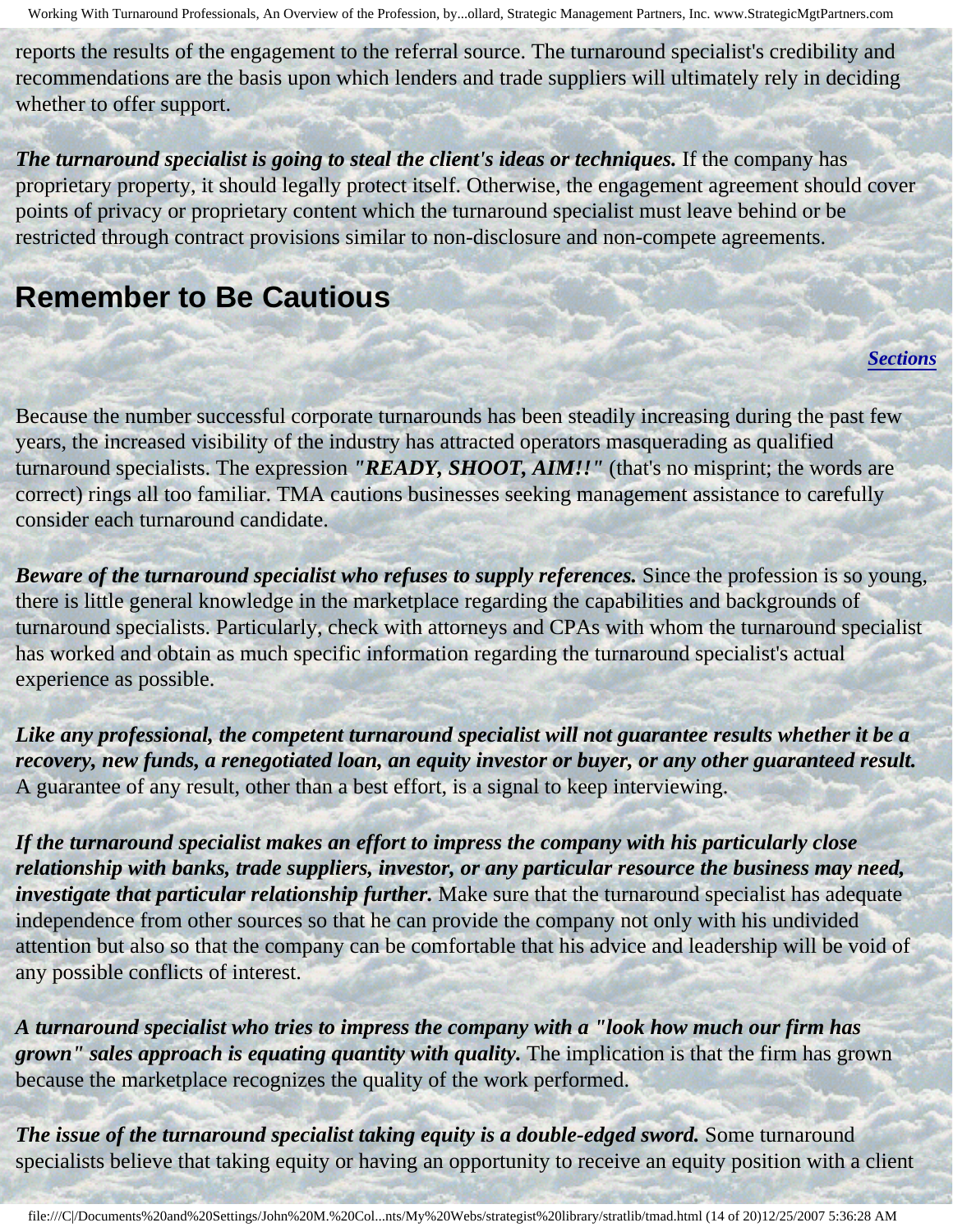is a conflict of interest which could impair their management judgment. Others believe that, as an equity holder, the turnaround specialist not only shares the risk but also must maximize shareholder value, and therefore, benefit all constituents, to receive the full compensation. This is effectively the same theory underlying stock option plans for management in many companies. Regardless of whether equity participation is good or bad, the company and the turnaround specialist should fully discuss equity participation prior to the engagement and define the potential role of equity, if any, in the engagement agreement prior to employment.

*Investigate the turnaround specialist's actual experience.* Ask what portion of this business has actually been in turnaround situations rather than in other executive or consulting capacities. Although the number of turnaround specialists is rather small at this time, try to avoid providing a job in transition for an executive or a training ground for a consultant.

*When discussing fees, provide specifically for what expenses are to be reimbursed and the level of reimbursement generally expected.* Most importantly, do not let it become either a surprise or a source of disagreement. Again, cover as much as possible prior to the engagement in a written engagement contract.

### <span id="page-14-0"></span>**Engagement Agreements**

#### *[Sections](#page-0-2)*

Always insist upon a written engagement agreement to outline the terms of the engagement. Provisions that should at least be considered include:

- The purpose of the engagement.
- ❍ The general responsibilities of the turnaround team, the company's management, and the company's staff.
- ❍ How much of the turnaround specialist's professional time will be devoted to the company. (Understand what other commitments the turnaround specialist must deal with simultaneously.)
- ❍ How the turnaround specialist will staff the engagement and who on his staff will be on site at the company's premises.
- ❍ How the turnaround specialist will utilize the company's staff.
- ❍ Whether the turnaround specialist intends to retain his own core of professional support for the business, such as, attorneys, accounting firms, and investment bankers or whether he is able or intends to use those previously retained by the company.
- ❍ The terms of any equity opportunities for the turnaround specialist: whether the specialist can earn an "equity kicker and how;" whether the specialist is to be permitted to become an equity participant as part of his compensation or as a fee for attracting equity funds; whether the specialist is entitled to any finder's fees for securing de nova financing. The entire question of the turnaround specialist and equity is one of the more troublesome in this growing profession. Therefore, it is critical that all parties understand the rules up front.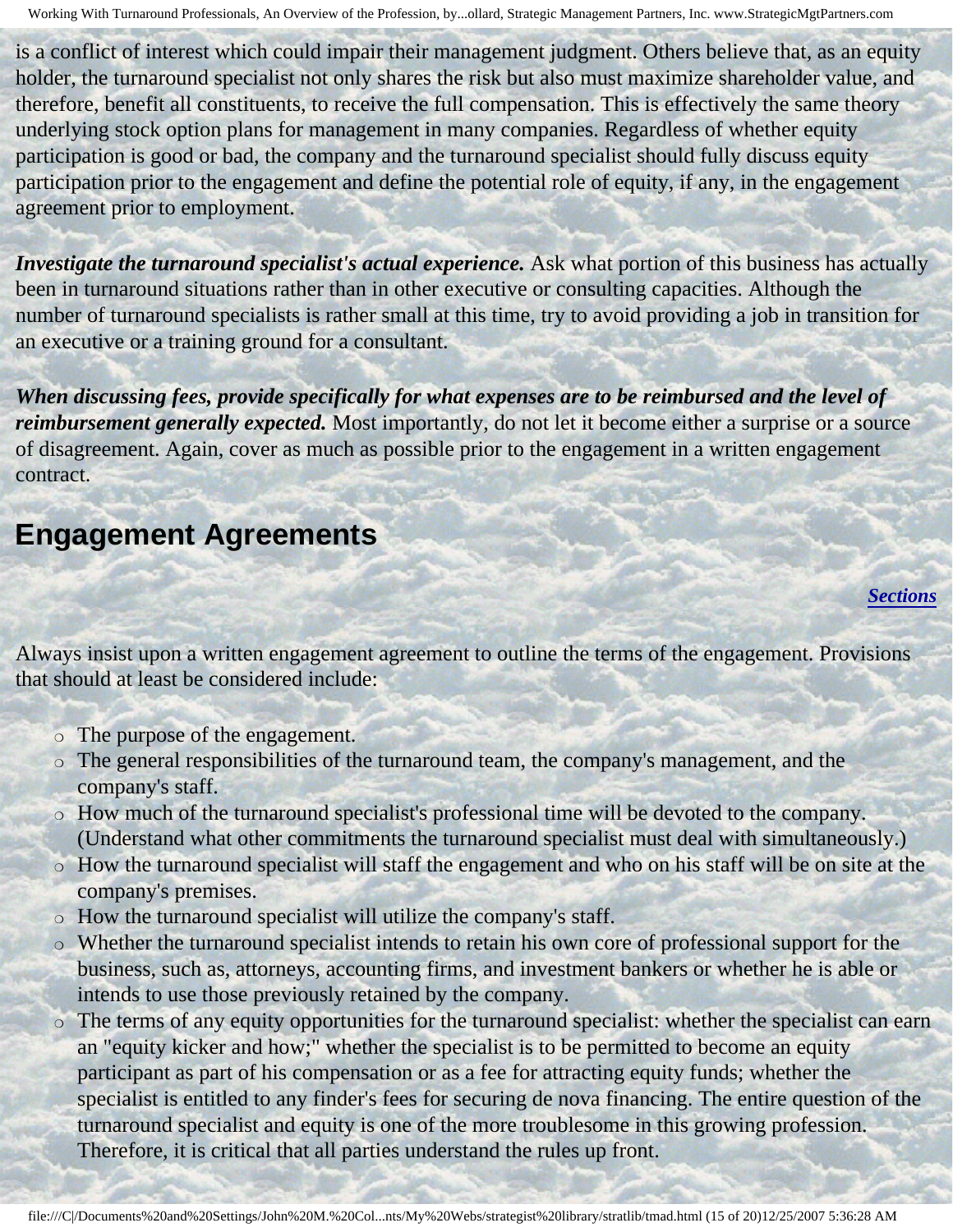- ❍ The anticipated term of the engagement. If the engagement is not for a specified period of time, a definition of the engagement conclusion is helpful.
- ❍ The fee arrangement, terms of any performance bonuses, and a payment schedule.
- ❍ A fee for acting as a broker in selling the business.
- ❍ The project "deliverables": what the turnaround specialist is expected to deliver, even if it is only a best effort. A schedule of anticipated benchmarks against which both parties may measure progress and satisfaction with the other is often helpful.
- ❍ A regular reporting mechanism to assure communication between the parties.
- ❍ What the turnaround specialist's follow-up responsibilities, if any, are after the engagement is concluded.
- ❍ Termination provisions, including notification periods, for both parties.

## <span id="page-15-0"></span>**Turnaround Financing For Financially Distressed Companies**

*[Sections](#page-0-2)*

While most owners of distressed businesses believe that access to more money would solve their company's financial problems, turnaround specialists recognize that the shortage of capital is often only a symptom, rather than the primary problem facing a distressed company. Although sufficient and available financial resources are necessary to implement turnaround plans, a successful turnaround must first attack and solve the business problems which produce the cash crisis.

Financing is an integral part of a troubled company's plan of reorganization. An effective financing plan will stabilize the company's cash position during the crisis, provide the necessary capital base to allow the company to return to profitability, and restructure the balance sheet so that it can support the company into the future.

*Financing strategies* differ from situation to situation according to the liquidity and viability of the distressed business. Initially, turnaround specialists attempt to maximize the liquidity to provide sufficient time to evaluate the viability of the business. In addition, the turnaround specialist is likely to implement cost reduction plans and attempt to renegotiate the terms and covenants of existing financing arrangements to a level the company can live with during the recovery period.

When necessary, the turnaround financing plan can involve a recapitalization, or a restructuring of the right side of the company's balance sheet. This involves changing the relationship between existing financial stakeholders through a combination of debt and equity conversions, exchange offers, stock rights offerings, and the addition of new financial stakeholders. Obviously, the more sever a company's situation is, the more difficult it is to work out an arrangement with existing trade creditors, lenders, and equity holders, and the harder it is to attract new stakeholders.

*Turnaround financing specialists* provide financially distressed companies a number of financial resources and expertise to draw upon. Capital resources and the range of services differ widely among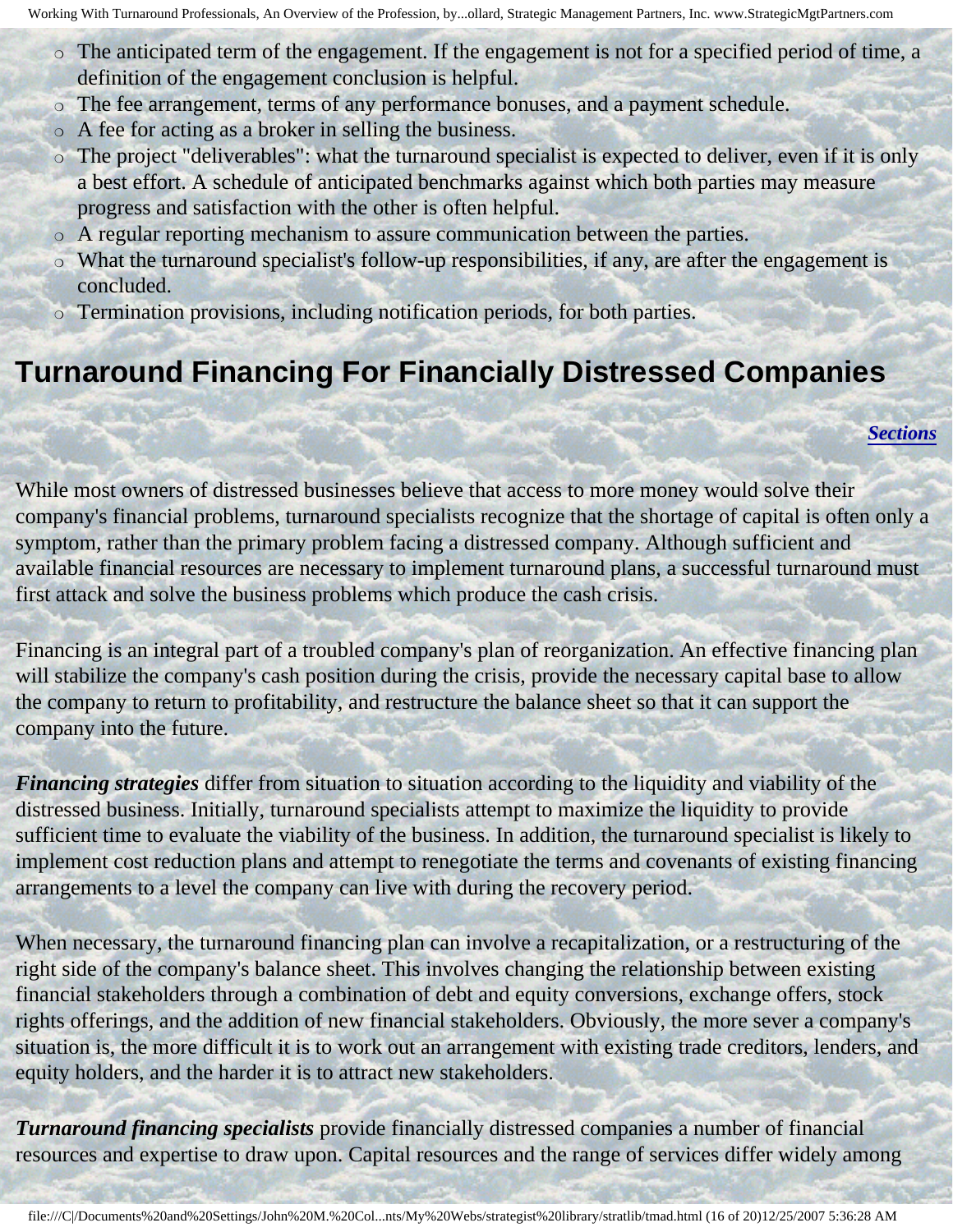lenders, equity investors, and purchasers of securities and claims of distressed companies.

Historically, asset based lenders have been the primary source of loans to distressed businesses. These loans are often made at premium rates while the lender requires an enhanced security position. More recently, with the increasing number of Chapter 11 bankruptcies, debtor-in-possession lending departments have emerged in many large commercial banks and investment banks. Debtor-in-possession loans are made to a company after it files for bankruptcy protection. To encourage these lenders to undertake the risks, the law provides a super priority status for repayment of their loans.

Actually, because of this superpriority status, some companies must file a bankruptcy case to provide the lender with the level of security it seeks. Ironically, many lenders prefer the control aspect of the bankruptcy process. Without the court's protection and supervision, in a non-bankruptcy environment, these same lenders may well lend to a distressed company but with restrictive covenants and fees that may seem burdensome. In addition, taking into account the higher fees and rates, coupled with other restrictions to be anticipated in a distressed situation, management flexibility is limited and higher interest rates often slow the recovery. Therefore, the turnarounds financing plan is only effective if viewed on a long term basis and if it ultimately helps the company achieve recovery.

When a distressed company is unable to find a suitable lender, management should consider *turnaround equity investors* who will infuse equity capital into the business. As one would anticipate, equity funds are also an expensive alternative. Equity investors typically require a controlling interest in the company in exchange for their capital and in consideration of the abnormal risk. Equity investors often specialize in particular industries, company sizes, investment minimums and maximums, and anticipate varying management roles. Since investors bring different capabilities to the table, management should determine whether the company would best be served by financial or strategic assistance.

*Financial investors* often have turnaround management and bankruptcy experience and are able to assist management through the complexities of the reorganization process. Investments are typically made at a significant discount compared to the business's underlying asset value. While most financial investors remain involved only at the board of directors level, they occasionally fill top management positions if necessary to protect their investment.

While some financial equity investors have funds committed and immediately available, most act as financial intermediaries receiving an equity position in the company as their compensation upon completion of the investment. These investors act as a "gate keeper" between the financially distressed company and the alternative *sources* of financing. While many financial intermediaries are skilled financial advisors and have a wide network, management should be aware of possible conflicts of interest between the advice they receive from the financial intermediary and his compensation arrangement. Full disclosure should be sought to assure that the primary motivation for putting the deal together is not the fee involved.

Alternatively, *strategic equity investors* are identified by their specific industry or geographic requirements and generally provide specialized experience and knowledge with their investment. These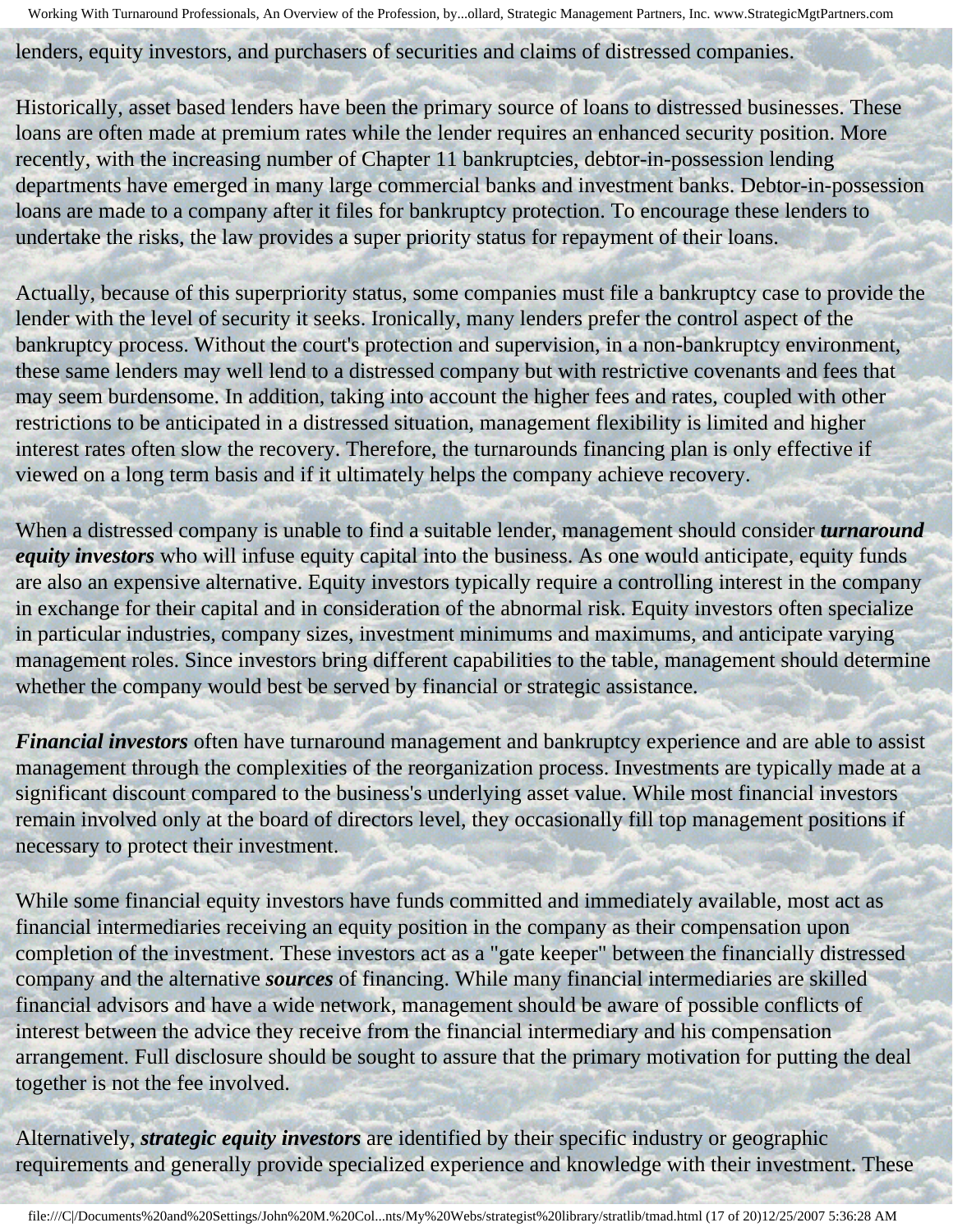investors often acquire financially distressed companies to consolidate with their existing companies and typically become involved in the management of the acquired business at a senior operating level. Since the passage of time usually works against a financially distressed company, the strategic investor may provide the company with a more timely, or occasionally, the only solution.

Regardless of the type of equity investor, the financially distressed company will often benefit from the increased negotiating leverage with its constituencies that a credible new investor brings to the turnaround. Once new equity funds are infused into the business, the company's existing lender may be more willing to modify the loan agreement if they feel that their loan is protected from further impairment. Trade creditors may agree to credit terms more favorable to the troubled business if they believe that future payments have become more certain and if no trade creditors are being preferred over others. A local government may be more willing to provide tax concessions and financing if it believes jobs will be saved so that the business can continue to contribute positively to the local economy. Of equal importance, employees may be more willing to consent to concessions if they believe that the company's survival is at stake, that their jobs are in jeopardy, and that they are an integral part of the recovery process.

Purchasers of securities and claims of financially distressed companies do not infuse capital directly into the business. However, management should be aware that these investors can have a tremendous impact on the company's turnaround efforts through their purchase of securities and claims from the company's existing financial stakeholders. Investments are typically made in company's debt, since in a bankruptcy, debtholders have a higher priority status than equity holders and are able to influence management's reorganization efforts through participation on the creditors" committee. In some cases, these investors will infuse equity capital into the business as part of the plan of reorganization to increase the returns on their investments.

This growing number of investors look for opportunities to purchase securities and claims at significant discounts from financial stakeholders who prefer immediate liquidity rather than the uncertainty of recouping their investment over the long term. They believe that their investments will yield considerable returns upon the successful reorganization of the financially distressed business.

It should be mentioned that the entire area of bankruptcy investing known as "trading claims" is perhaps the most significant bankruptcy legislative issue today. There is concern among a growing number of bankruptcy judges and professionals about investors who are not creditors of a distressed company suddenly gaining control or significant influence over the bankruptcy proceeding by virtue of their investment. These investors purchase the bankruptcy claims of the debtor's creditors. Those creditors, often trade suppliers, did not enter the bankruptcy proceeding voluntarily, need the cash that their sales to the debtor was intended to supply for their business operations, and are not equipped to handle the legal hardships of the bankruptcy process. The investors provide immediate liquidity to the debtor's creditors who simply want to resume their normal business activities. These newly-minted creditors have generally never provided and are unlikely to ever supply goods or credit to the bankrupt company. Instead, these investors have identified the claims of bankrupt companies as an investment opportunity in which their goal is to achieve a profit from the ultimate liquidation of their position. Consequently, the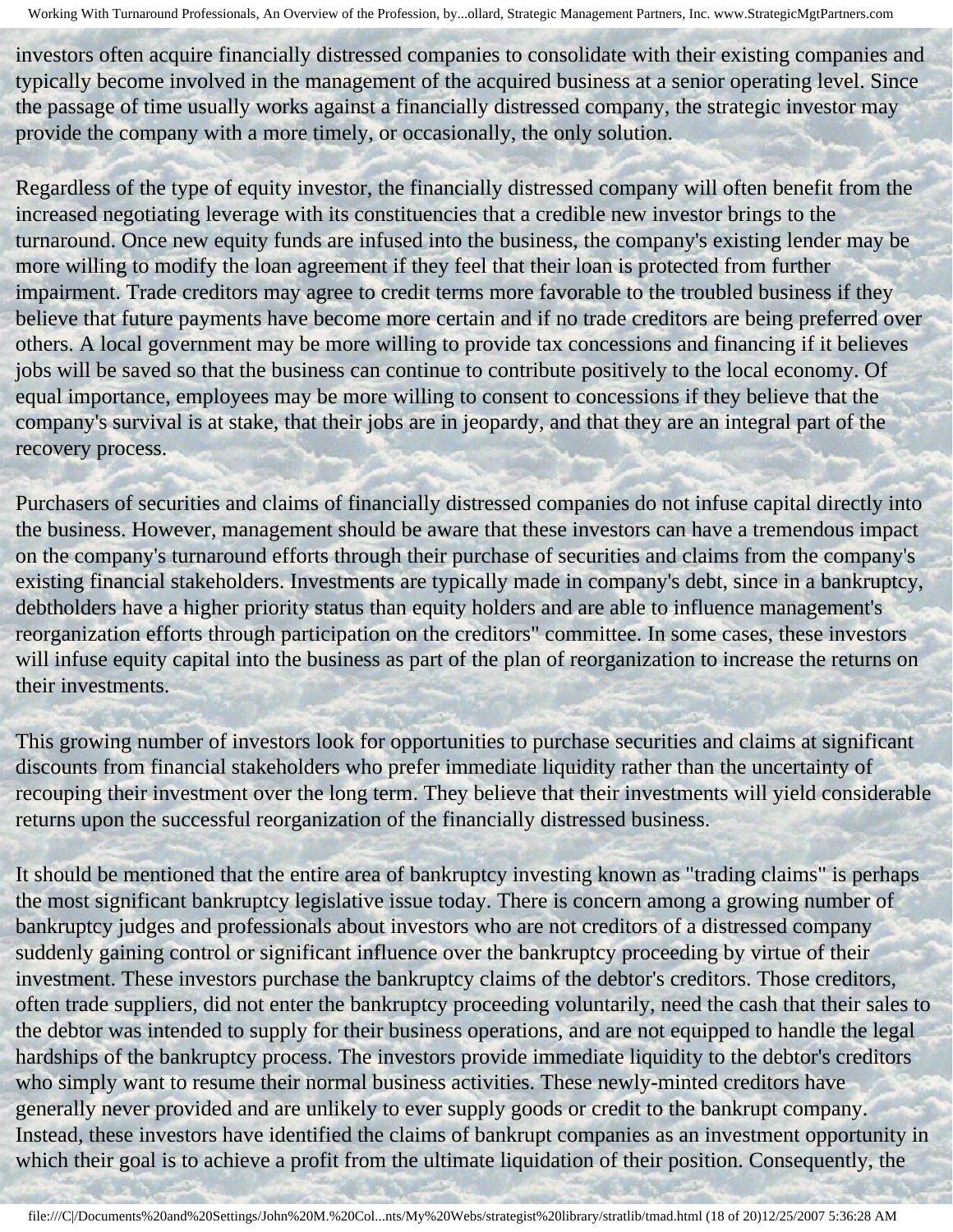focus of these creditor/investors is not upon a successful reorganization of the company's operations, but upon maximizing the value of their investment. This approach to reorganization can undermine the fundamental policy considerations behind Chapter 11.

Experienced turnaround specialists also have networks to assist their clients to find the funds necessary to fuel the recovery.

*A Final Word of Advice...*

### *Do Not Expect Miracles Overnight.*

The turnaround itself can take years of hard work to achieve, and the turnaround specialist can only be a catalyst to the change. Difficult decisions must be made by owners to enable this process to take place.

Ultimately, the success or failure of a turnaround rests upon the shoulders of a business" most valuable assets, albeit not shown on any balance sheet: its turnaround leadership, its owners and lenders, its management and its employees all dedicated to turning around the company. It is upon their effort, performance, credibility, and commitment that the turnaround specialists, lenders and creditors, and the marketplace, ultimately rely.

*This article was used as a basis for the Turnaround Management Association's Directory of Members and Services section titled Overview of the Profession from 1992 through 1996. It was written by John M. Collard, and utilized excerpts from TMA's prior Directories written by John M. Collard, David B. Post and Steven 1. Hochberg. Other sources include articles from TMA's Newsletter of Corporate Renewal; various articles published under the title "Are You at Risk? Early Warning Signs Pinpoint Troubles" by John M. Collard. While that section has been condensed in later versions, many excerpts still are used. Excerpts are also being used as part of the Training Course offered by TMA to teach Loan Officers the value of working with turnaround professionals. Mr. Collard is an authorized instructor.*

*[Sections](#page-0-2) [Index](#page-0-3)*

We welcome constructive inquires. More information is available if required.

There is more to Strategic Management Partner's *[Return to Home Page](http://members.aol.com/strategist/home.html#TOP)*

<span id="page-18-0"></span>

**Turnaround School** 

Working With Turnaround Professionals, An Overview of the Profession, by John M. Collard, Strategic Management Partners, Inc., published by Turnaround Management